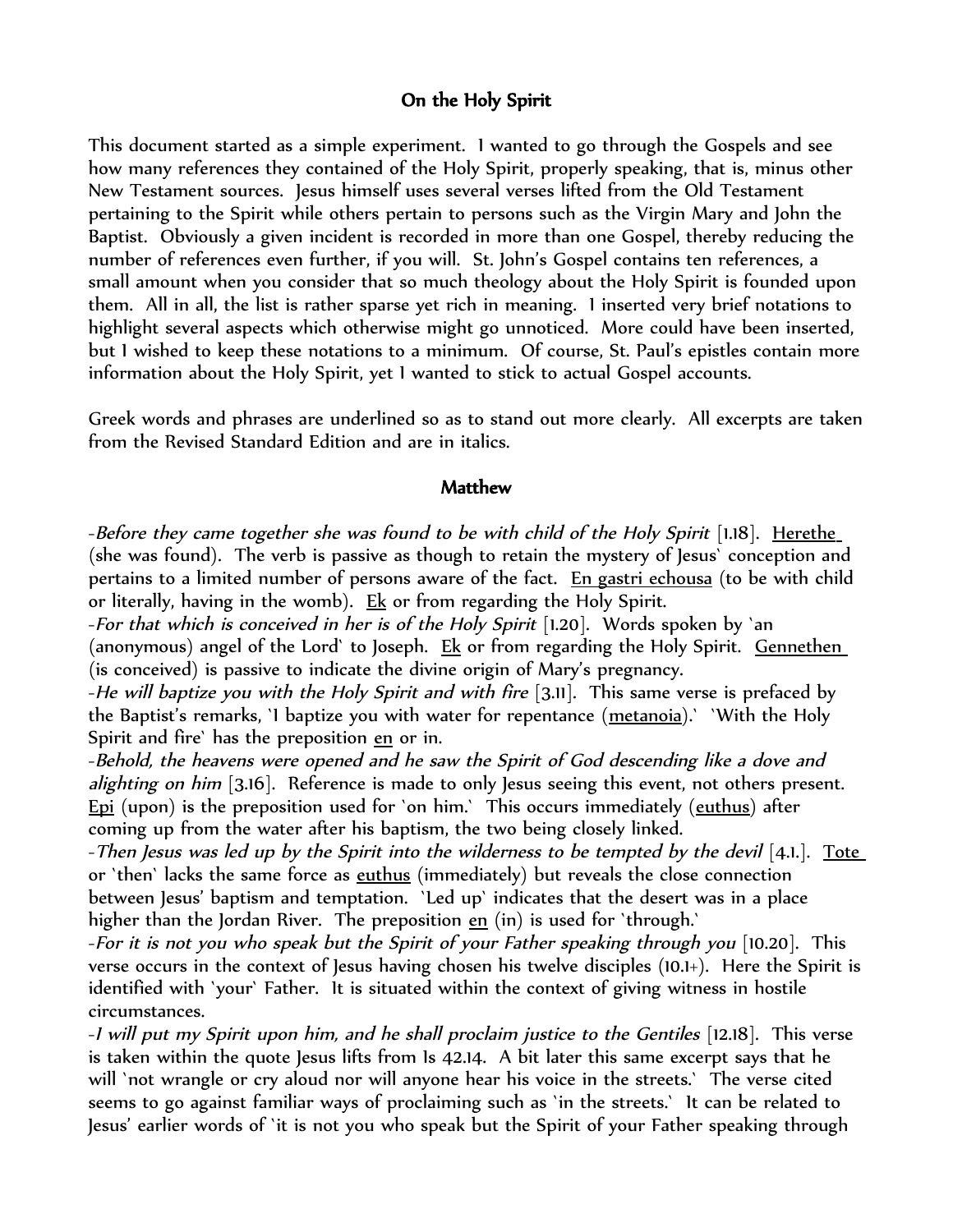you.`

-But if it is by the Spirit of God that I cast out demons, then the kingdom of God has come upon you [12.28]. `By  $(en \text{ or in})$  the Spirit of God.` Here God's kingdom comes upon people by their seeing a miracle.

-Every sin and blasphemy will be forgiven men, but the blasphemy against the Spirit will not be forgiven [12.31]. `Against` is lacking in the Greek text, but the genitive case is used. -But whoever speaks against the Holy Spirit will not be forgiven, either in this age or in the age to come [12.32]. Aion is the word for age which here is distinguished between the present and future one. It signifies a period of existence, epoch or definite span of time. The second aion could refer to after Pentecost.

-How is it then that David, inspired by the Spirit, calls him Lord, saying, The Lord said to my Lord, Sit at my right hand until I put your enemies under your feet [22.43-4]? `Inspired` is lacking in the Greek text but has 'in  $\frac{1}{2}$  the Spirit.' Jesus cites a verse from Ps 110.1 where two `Lords` are mentioned: `The Lord said to my Lord.` The second refers to King David, the same title of Kurios. By David's exercise of Kurios, he extends the divine Kurios or lordship to Israel.

-Go therefore and make disciples of all nations, baptizing them in the name of the Father and of the Son and of the Holy Spirit  $[28.19]$ . Eis (into) is the preposition for 'in the name of.'

### Mark

-I have baptized you with water, but He will baptize you with the Holy Spirit [1.8]. `With water' has the dative case whereas 'with the Holy Spirit' has the preposition en or 'in.' The specific time is not given for the latter, perhaps because the Baptist did not know except the fact that it will occur.

-Immediately he saw the heavens opened and the Spirit descending upon him like a dove [1.10]. Eis (in) is the preposition for `upon him.`

-The Spirit immediately drove him out into the wilderness [1.12]. Exballo is the verb from `drove out` prefaced with the preposition ek (out). It is followed by an `into` with respect to the wilderness.

-But whoever blasphemes against the Holy Spirit never has forgiveness, but is guilty of an eternal sin [3.29]. `Against (eis or into) the Holy Spirit.` `Eternal` is eis aiona or `into the ages,' indicating an ongoing guilt. Aion is referred to in Mt 12.31 above.

-David himself, inspired by the Holy Spirit, declared, The Lord said to my Lord, Sit at my right hand until I put your enemies under your feet [12.36]. Cf. Mt 22.43.4 above.

-And when they bring you to trial and deliver you up, do not be anxious beforehand what you are to say; but say whatever is given you in that hour, for it is not you who speak but the Holy Spirit [13.11]. Here the Spirit speaks on his own, not through Jesus' disciples. Such speaking occurs within a specific time, `in that hour.`

### Luke

-And he will be filled with the Holy Spirit, even from his mother's womb [1.15]. Here reference is made to John the Baptist. Yet while in the womb, John leapt for joy when his mother Elizabeth greeted Mary who also was pregnant.

-The Holy Spirit will come upon you, and the power of the Most High will overshadow you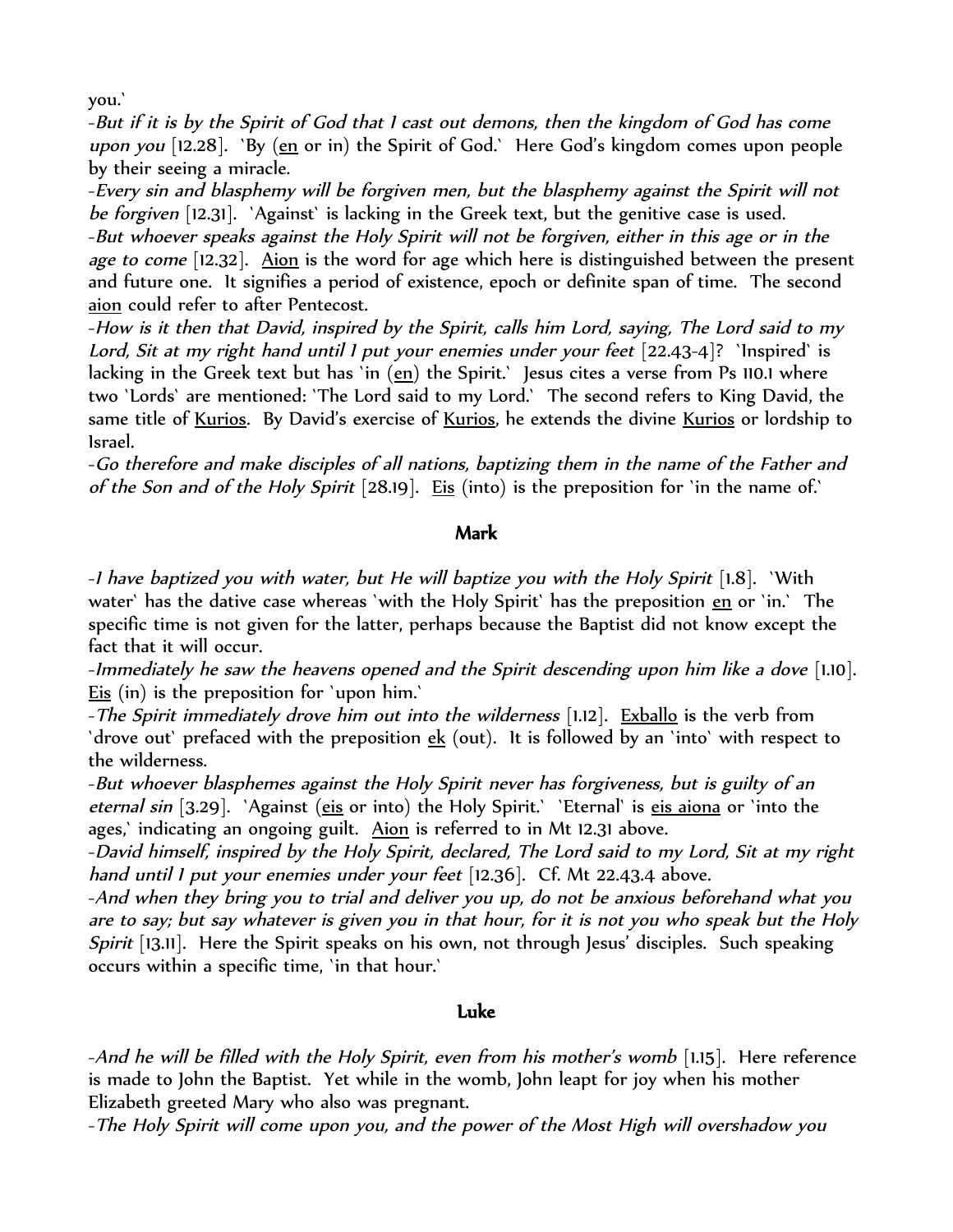[1.35]. Two coverings, as it were: the Spirit  $epi$  (upon) Mary and the Most High's power, episkiasei, a verb which also contains the preposition epi. The result of this is the birth of Jesus.

-And Elizabeth was filled with the Holy Spirit, and she exclaimed with a loud cry, Blessed are you among women, and blessed is the fruit of your womb [1.41-2]! This happens to Elizabeth when hearing Mary's greeting which, in a way, transmits to her the Holy Spirit. Elizabeth reciprocates (after John leaped in her womb) by acknowledging the fruit of Mary's womb. -And his father Zechariah was filled with the Holy Spirit and prophesied, saying, Blessed be the Lord God of Israel, for he has visited and redeemed his people [1.67-8]. Being filled with the Spirit, as with other references, suggests that the person so endowed recedes into the background. Zechariah speaks in the past tense...not in the future...that already the Lord God has visited and redeemed his people.

-This man (Simeon) was righteous and devout, looking for the consolation of Israel, and the Holy Spirit was upon him [2.25]. Compare the references of people being filled with the Spirit and those as Simeon here with the Spirit epi or upon him. Eulabes is the word for devout, meaning taking hold well, cautious or circumspect.

-And it has been revealed to him (Simeon) by the Holy Spirit that he should not see death before he had seen the Lord's Christ  $[2.26]$ . Chramatizo is the word for revealed which means to transact business or give an audience. Note two instances of the passive: `it has been revealed` and `by the Holy Spirit.`

-And inspired by the Spirit, he (Simeon) came into the temple  $[2.27]$ . The Greek text lacks `inspired` but has `he can in the Spirit.` It is followed by `came into (eis) the temple.` I.e., a double `in-ness.`

-He will baptize you with the Holy Spirit and with fire [3.16]. Cf. Mt 3.11.

-And the Holy Spirit descended upon him in bodily form, as a dove [3.22]. Eidos is the word for form which intimates a particular shape or nature. Apparently this eidos remained upon (epi) Jesus from this point on.

-And Jesus, full of the Holy Spirit, returned from the Jordan, and was led by the Spirit for forty days in the wilderness, tempted by the devil  $[4,1-2]$ . Here Jesus is both full of the Spirit and was led by the Spirit. I.e., his being full caused the leading into the wilderness.

-And Jesus returned in the power of the Spirit into Galilee  $[4.14]$ . Dunamis is the word for power which also means faculty, capacity. As the previous references notes, Jesus was led into the wilderness by the Spirit and exits in the dunamis of the Spirit.

-The Spirit of the Lord is upon me, because he has anointed me to preach good news to the poor [4.18]. The Spirit as 'upon me' can refer to the Spirit being 'upon him in bodily form, as a dove` noted in 3.22.

-In that same hour he rejoiced in the Holy Spirit and said, I thank you, Father, Lord of heaven and earth, that you have hidden these things from the wise and understanding and revealed them to babes [10.21]. `Same hour` refers to the seventy disciples having returned from a successful mission (17-20). Exomologeomai also means to confess publically. `These things` refer to the successful execution of authority Jesus bestowed upon the seventy.

-If you then, who are evil, know how to give good gifts to your children, how much more will the heavenly father give the Holy Spirit to those who ask him [11.13]! The Greek text reads `the Father from heaven` from whence will come the Spirit.

-But he who blasphemes against the Holy Spirit will not be forgiven [12.10]. The preposition eis (into) is used for `against the Holy Spirit` which intimates a more pervasive type of blasphemy.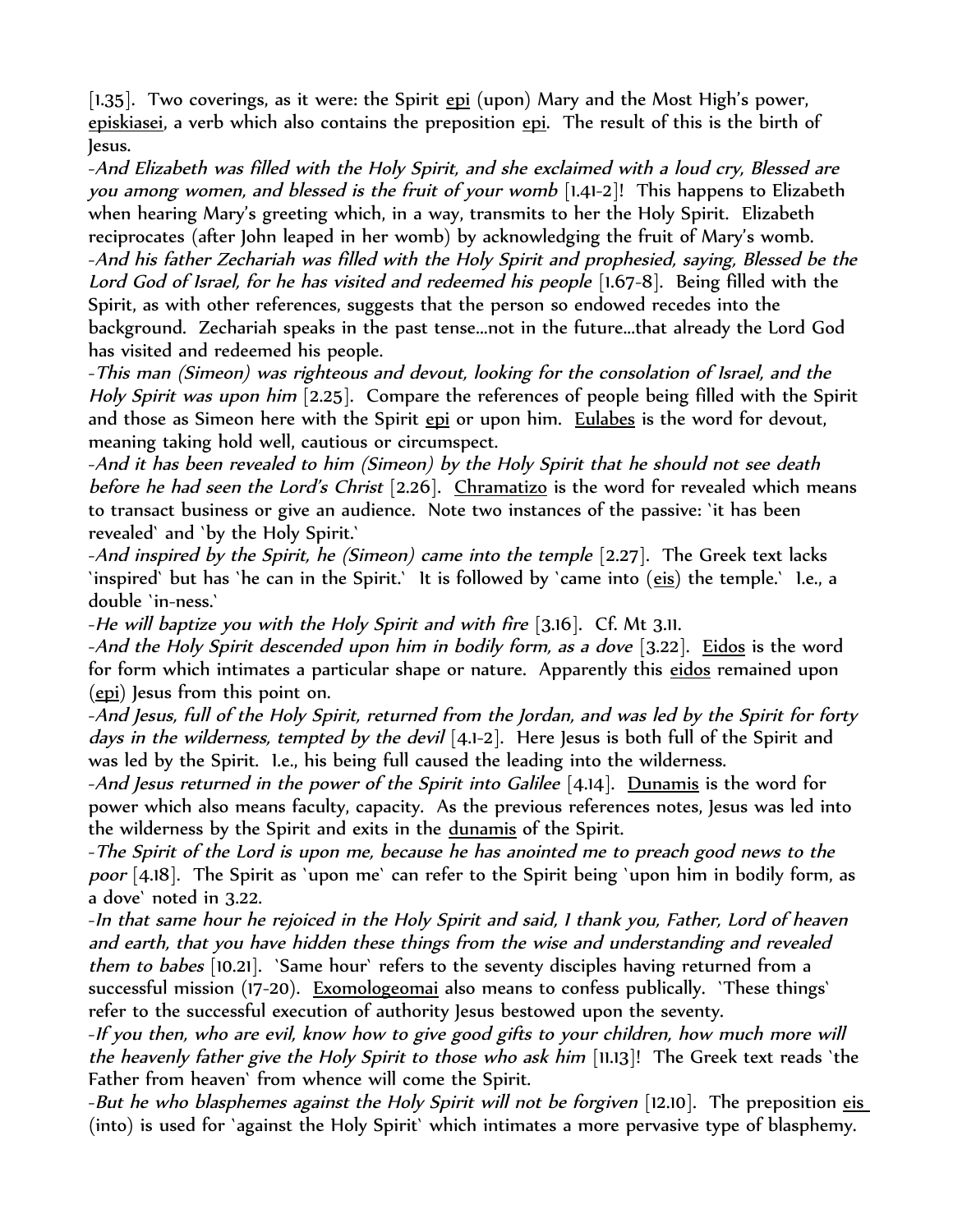Also it is used regarding the Son in the same context within this verse.

-And when they bring you before the synagogues and the rulers and the authorities, do not be anxious how or what you are to answer or what you are to say; for the Holy Spirit will teach *you in that very hour what you ought to say* [12.11-12]. `Hour` or <u>hora</u> is equivalent with a crisis as noted here. At that time those so accused will be too busy being taught by the Spirit to realize other forms of time, especially in one of crisis.

# John

-And John bore witness, `I saw the Spirit descend as a dove from heaven, and it remained on him' [1.32]. Similar to that 'bodily form' or eidos noted in Lk 3.22. Martureo (to bear witness) is linked with seeing this eidos.

-He on whom you see the Spirit descend and remain, this is he who baptizes with the Holy Spirit [1.33]. In this verse John confesses ignorance of the one to baptize yet relies on his knowledge of having been sent (`he who sent me to baptize with water`). There are two indications: the Spirit descending and remaining, the latter signifying permanence. Since John already is baptizing people with water, therefore it is easier for him to perceive `he who baptizes with the Holy Spirit.`

-Unless one is born of water and the Spirit, he cannot enter the kingdom of God [3.5]. The preposition ex (from) is used for `of` which pertains to water and Spirit. Two instances of the preposition eis (into): `enter (eis-erchomai) into (eis) the kingdom of God.`

-The wind blows where it wills, an you hear the sound of it, but you do not know whence it comes or whither it goes; so it is with everyone who is born of the Spirit [3.8]. Implied here is a certain ignorance for those `born of the Spirit:` they hear it but lack knowledge of its source and destination.

-For he whom God has sent utters the words of God, for it is not by measure that he gives the Spirit [3.34]. Metron is the word for measure or limit which is lacking with regard to the Spirit.

-He who believes in me, as the scripture has said, `Out of his heart shall flow rivers of living water.` Now this he said about the Spirit which those who believed in him had not been given, because Jesus was not yet glorified [7.38-9]. `In or eis (into) me,` indicating presence-in with regard to believing in Jesus; also used in 'those who believed in him.` Jesus uses two sources for his quote, Is 58.11 & Prov 18.4. Koilia is the word for heart or the intestines. Doxazo is the word for glorified and refers to Jesus' impending death resurrection and ascension. After those events or from Pentecost onwards, a prime source for finding the Spirit is one's koilia, not necessarily in an outward form or expectation.

-And I will pray the Father, and he will give you another Counselor to be with you forever, even the Spirit of truth whom the world cannot receive because it neither sees him nor knows him; you know him, for he dwells with you and will be in you [14.16-7]. Here the Spirit is identified as Counselor or Parakletos, a legal assistant or advocate. I.e., implied is a certain guilt regarding those to whom the Spirit is so given not temporarily but forever. This notion is re-enforced by the Spirit as truth unable to be received by the kosmos (world). `Dwells with (para) you: this preposition (prefixed to Parakletos) in the accusative can imply dwelling beside, along with. It is in the present tense compared with the future tense of `will be in you.` -But the Counselor, the Holy Spirit, whom the Father will send in my name, he will teach you all things and bring to your remembrance all that I have said to you [14.26]. Hupomimnesko is